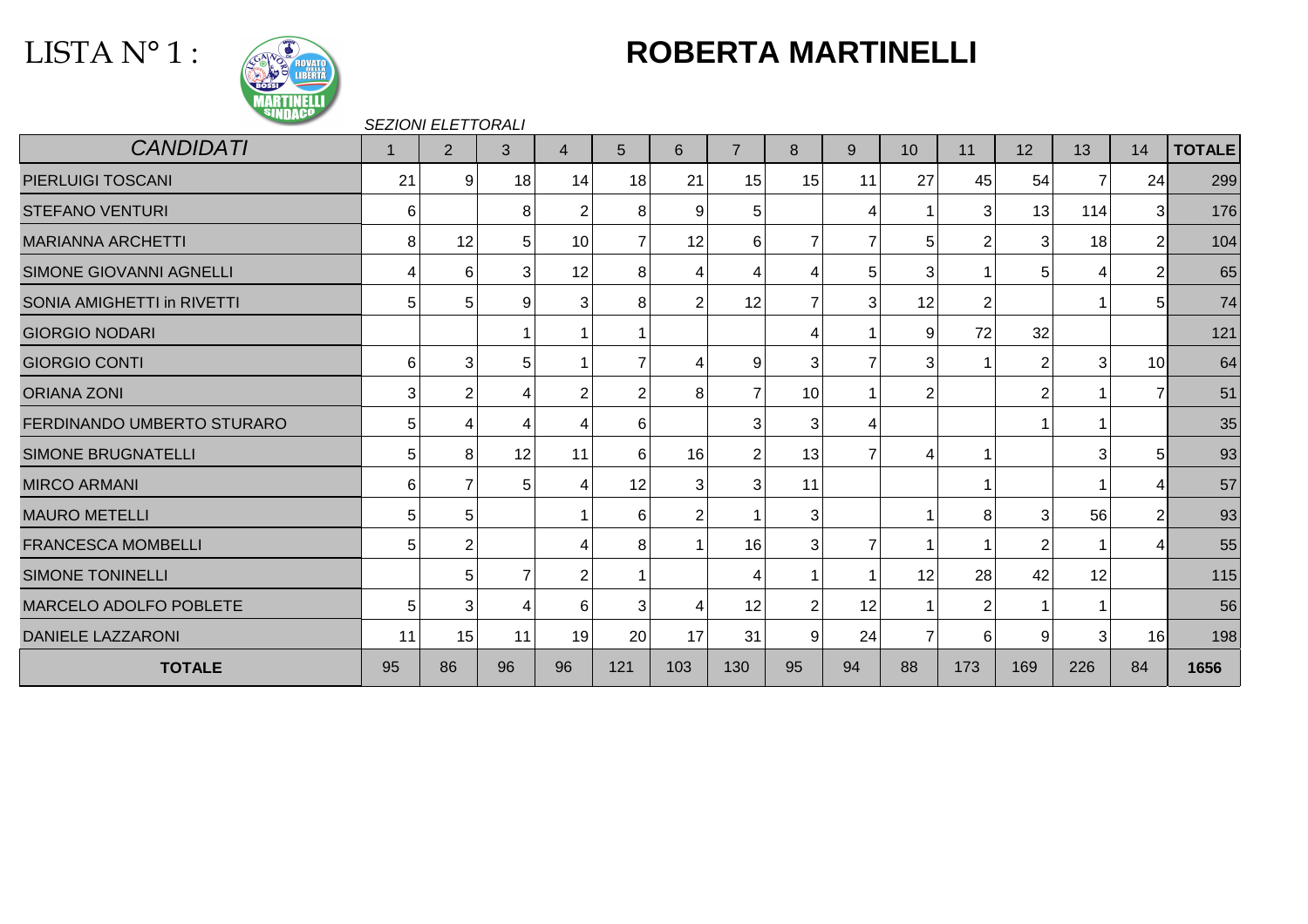## LISTA N° 2 :



# **ROBERTO ANTONIO ALESSANDRO MANENTI**

SEZIONI ELETTORALI

| <b>CANDIDATI</b>              | $\overline{1}$ | $\overline{2}$ | 3              | $\overline{4}$ | $5\phantom{.0}$ | 6              | $\overline{7}$ | 8 | 9  | 10 <sup>°</sup> | 11 | 12             | 13             | 14 | <b>TOTALE</b> |
|-------------------------------|----------------|----------------|----------------|----------------|-----------------|----------------|----------------|---|----|-----------------|----|----------------|----------------|----|---------------|
| <b>IVAN GILBERTI</b>          | 5              |                | $\overline{7}$ |                |                 | 2              | 5              |   | 6  | 5               |    |                |                |    | 35            |
| <b>GABRIELE ZANOTTI</b>       | 4              |                |                | $\overline{2}$ | 3 <sup>1</sup>  | 13             |                |   |    |                 |    |                | 2              |    | 26            |
| <b>FRANCESCO MARINI</b>       |                |                |                |                |                 |                | 8              |   |    | $\overline{2}$  |    |                |                | 3  | 25            |
| <b>BATTISTA PIVA</b>          |                |                |                |                |                 |                | 2              |   |    | 3               |    | 9 <sup>1</sup> | 4              |    | 23            |
| LUCA ROGONDINO                | 13             |                |                |                |                 |                |                |   | 4  |                 |    | $\overline{2}$ |                | 31 | 23            |
| ROBERTA ZAPPA in GAUDIOSI     | 6              |                | 5              |                |                 |                |                |   |    |                 |    |                |                | 61 | 19            |
| <b>VALTER DANTE TRAPLETTI</b> | 6              |                | $\overline{2}$ | $\overline{2}$ |                 |                | 3              |   |    |                 |    |                | 2              |    | 18            |
| <b>VALENTINO VASSALLI</b>     |                |                |                |                |                 |                |                | ۸ |    |                 | 11 |                | $\overline{2}$ |    | 17            |
| <b>FABRIZIO MORASCHI</b>      | 1              |                | $\overline{2}$ |                | $\overline{2}$  |                | 2              |   |    |                 |    |                |                |    | 9             |
| RENZO MAURO CIOCCARELLI       |                | 5              |                |                |                 |                |                |   |    |                 |    |                |                |    |               |
| <b>FRANCESCO SENECI</b>       | 3              |                |                |                | 3               |                |                |   |    |                 |    |                |                |    |               |
| MILENA VEZZOLI                |                |                |                |                |                 | $\overline{2}$ |                |   |    | 3               |    |                |                |    |               |
| <b>GIANFRANCO MORETTI</b>     |                |                |                |                |                 |                |                |   |    |                 |    |                |                |    | 3             |
| <b>MAURO GALANTE</b>          |                |                |                |                |                 |                |                |   |    |                 |    |                |                |    | $\Omega$      |
| <b>GEMMA RINALDI</b>          |                |                |                |                |                 |                |                |   |    |                 |    |                |                |    | $\Omega$      |
| <b>MARCO SCALVENZI</b>        |                |                |                |                |                 |                |                |   |    |                 |    |                |                |    | $\Omega$      |
| <b>TOTALE</b>                 | 39             | 9              | 22             | 6              | 16              | 21             | 21             | 3 | 13 | 14              | 13 | 14             | 14             | 14 | 219           |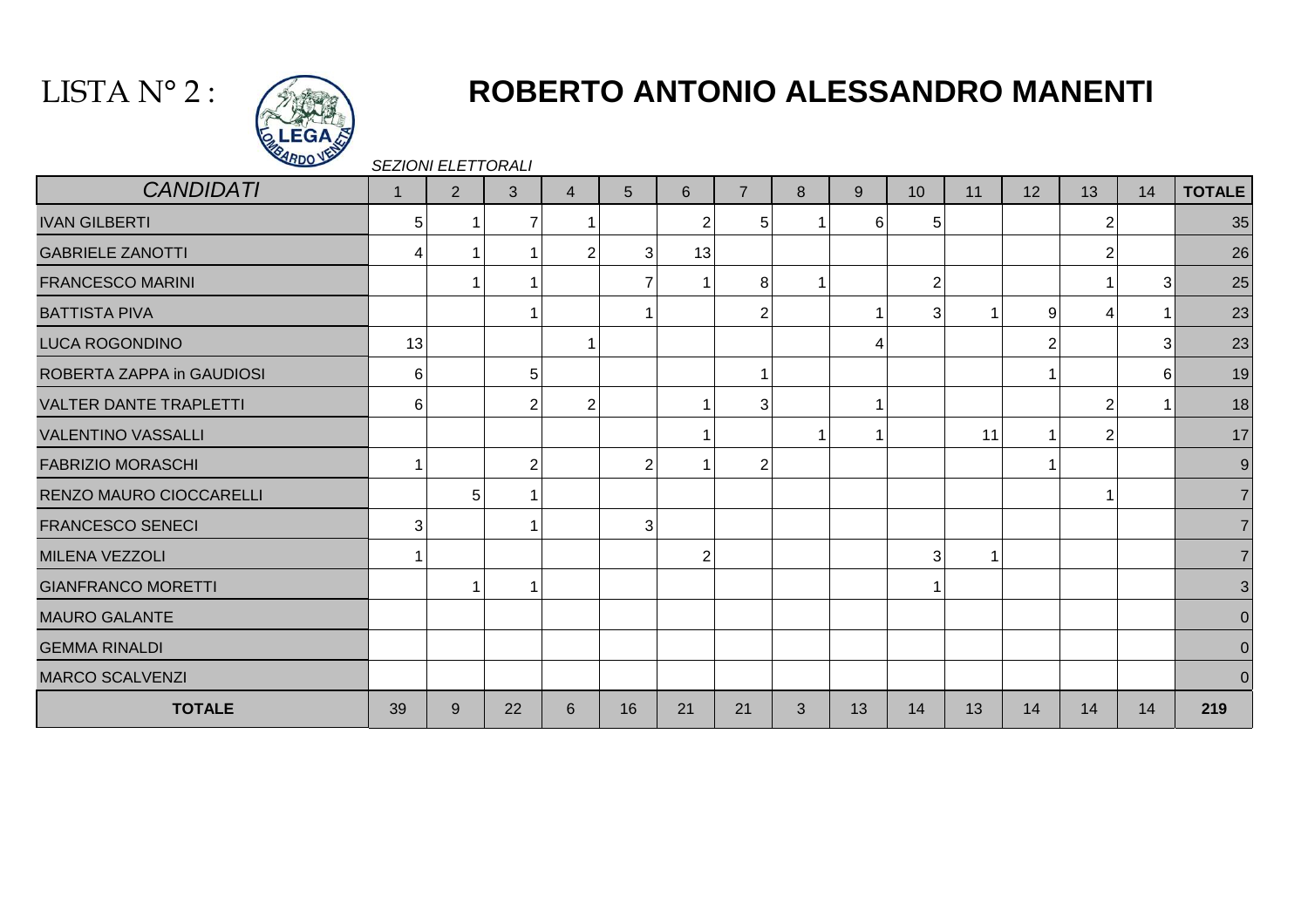



# **PIERGIUSEPPE MASSETTI detto PIERO**

SEZIONI ELETTORALI

| <b>CANDIDATI</b>                                | $\mathbf{1}$   | 2  | 3               | 4                | 5  | 6              | $\overline{7}$ | 8              | 9              | 10  | 11 | 12 | 13             | 14             | <b>TOTALE</b> |
|-------------------------------------------------|----------------|----|-----------------|------------------|----|----------------|----------------|----------------|----------------|-----|----|----|----------------|----------------|---------------|
| PIETRO QUARANTINI                               |                | 3  | 5               | $\overline{2}$   | 5  |                | $\overline{2}$ |                | $\mathbf{3}$   | 5   | 45 | 30 | 3              |                | 104           |
| <b>CLAUDIO PESCINI</b>                          |                |    |                 |                  |    |                |                | 10             |                | 50  | 1  | 18 | 3              |                | 85            |
| <b>CARLO ALBERTO CAPOFERRI</b>                  | 17             | 9  | 4               | $\overline{2}$   |    | 6              | 12             | 5              |                | 4   | 4  | 5  |                |                | 75            |
| <b>ANTONIO ROSSINI</b>                          | 12             | 6  | 12              | $6 \overline{6}$ | 6  |                |                | 3              | $\overline{2}$ | 4   | 4  | 3  | 3              | 5 <sub>l</sub> | 71            |
| <b>FRANCESCO COSSANDI</b>                       |                |    | 10 <sup>1</sup> | $\overline{2}$   | 3  |                | 15             | 6              | $\overline{7}$ | 9   |    | 1  | 3              | 11             | 70            |
| ROBERTO FRANCESCO TASSONI detto<br><b>TASSO</b> |                |    |                 | 3                | 22 | $\overline{2}$ |                | $\overline{2}$ | 2              | 5   | 2  | 3  |                | 6              | 53            |
| ELENA BELLERI in LODA detta LODA                | 9              | 3  | 4               | 2                |    |                |                | 5              | 6              |     | 3  |    |                | 51             | 48            |
| <b>RENATO BONASSI</b>                           |                |    | 12              |                  |    | 6              | 5              | 5              | 4              | 2   |    |    |                |                | 45            |
| <b>ALESSANDRO RAMERA</b>                        |                |    |                 |                  |    | 2              |                | $\overline{2}$ |                | 36  |    | 3  |                |                | 45            |
| <b>STEFANIA MARANESI</b>                        |                | 2  | 3               | 10               | 6  | 3              |                | $\overline{2}$ | 10             |     |    | 1  |                |                | 44            |
| <b>GIOVANNI GHIDINI</b>                         |                |    |                 | 5                |    | 2              | 5              |                |                | 19  |    | 4  | $\overline{2}$ | $\overline{2}$ | 41            |
| STEFANIA FARIMBELLA in GUARNERI                 |                | 2  | 2               | 3 <sup>1</sup>   | 3  |                |                |                | $\overline{2}$ | 13  |    |    |                |                | 26            |
| <b>VANNI FENAROLI</b>                           | $\overline{2}$ |    |                 |                  | 3  |                |                | $\overline{2}$ |                | 9   |    | 7  |                |                | 24            |
| ALESSANDRA BONFARDINI in MOMBELLI               |                |    |                 |                  |    |                | $\overline{2}$ |                |                | 2   |    |    | 15             |                | 21            |
| <b>VALENTINA BERGO</b>                          |                |    |                 |                  |    | 3              |                | 8              | $\overline{2}$ |     |    |    |                |                | 19            |
| <b>IGINO EMANUELE LOPEZ</b>                     | 3              | 2  |                 |                  | 3  |                |                |                |                | 3   | 1  |    |                |                | 14            |
| <b>TOTALE</b>                                   | 52             | 30 | 52              | 37               | 63 | 26             | 50             | 51             | 42             | 163 | 63 | 75 | 37             | 44             | 785           |